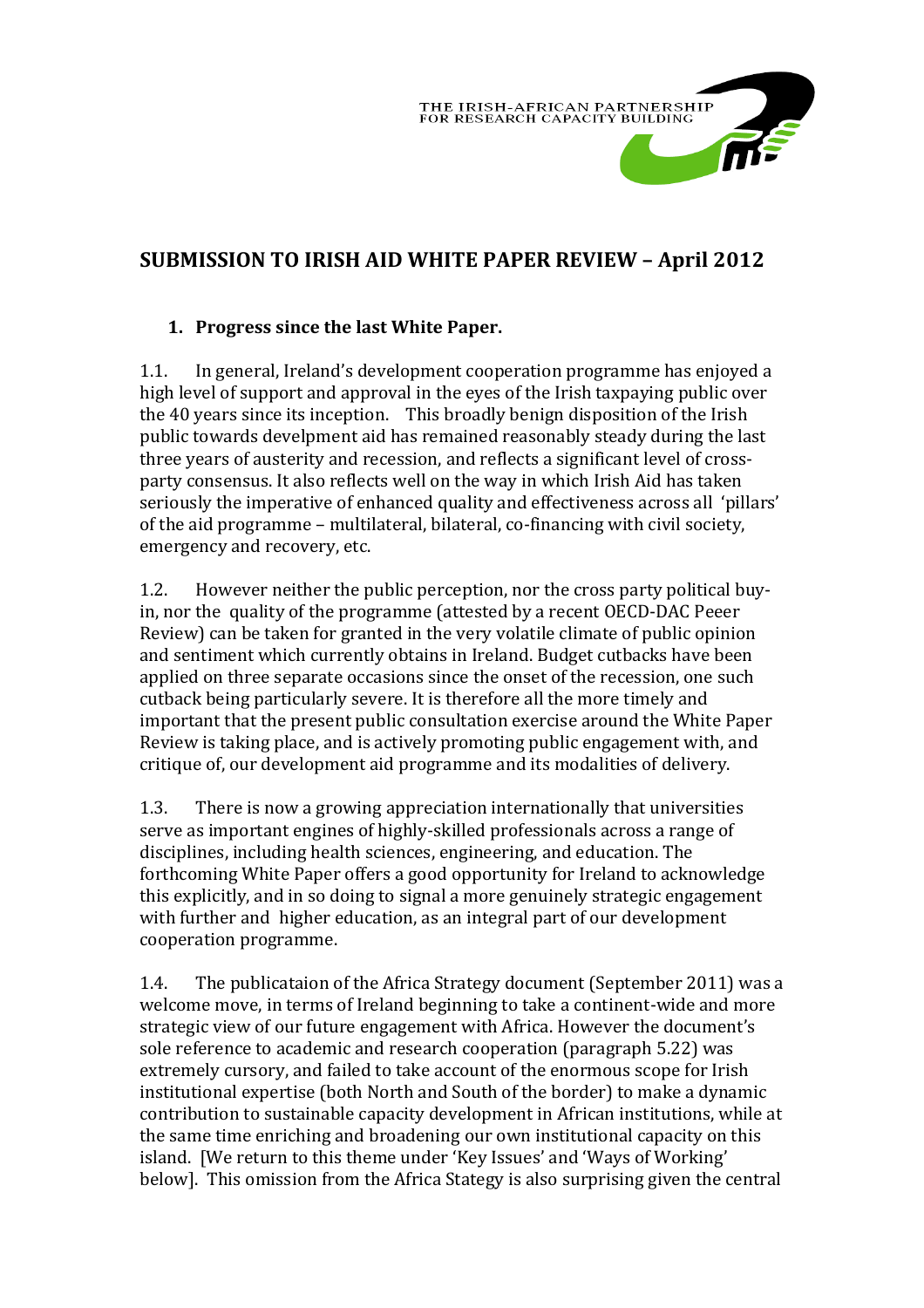role afforded higher education Ireland's own economic and social development over the past twenty years or so, first in producing a highly skilled workforce and, second, in developing the country's research capacity. The White Paper now offers an opportunity to make up for what was missing in the Africa Strategy by endorsing joint research capacity building with Africa as an important element of our future strategy.

# **2. Changing Context**

2.1. The Busan High Level Forum on Aid Effectiveness (HLF4) (November 2011) crystallised a number of policy threads which were already gaining currency in the aid domain in general and within Irish Aid in particular:

- $\checkmark$  An over-arching emphasis on poverty reduction and strong pro-poor targeting of aid;
- $\checkmark$  Giving concrete expression to a development paradigm which is increasingly Southern led and promoting greater Southern ownership;
- $\checkmark$  Recognition that civil society organisations (CSOs) play a vital role in enabling people to claim their rights, in promoting rights‐based approaches, in shaping development policies and partnerships, and in overseeing their implementation.

2.2. The HLF4 endorsed certain common principles as characteristics of good development practice:

a) Ownership of development priorities by developing countries.

b) Focus on results.

c) Inclusive development partnerships. Openness, trust, and mutual respect and learning lie at the core of effective partnerships in support of development goals, recognising the different and complementary roles of all actors.

d) Transparency and accountability to each other. Mutual accountability and accountability to the intended beneficiaries of our co-operation, as well as to our respective citizens, organisations, constituents and shareholders, is critical to delivering results.

**These principles should now also be incorporated into the revised White Paper**, thereby underlining our adherence not just to good development practice, but beyond that to a range of international commitments to which we have signed up; for example - human rights, decent work, gender equality, environmental sustainability and disability.

2.3. Another notable feature of the HLF4 in Busan was the emphasis on **Fragile States and Peace-building** (Para 26). There is a maxim that peace is a pre-requisite for sustainable development. Among the donor community, Ireland has more authority than many to engage meaningfully in support for conflict resolution initiatives, having itself had to grapple with the complexities and the oscillations of our own peace process. Relevant expertise in this area can be harnessed from both higher education and civil society bodies in Northern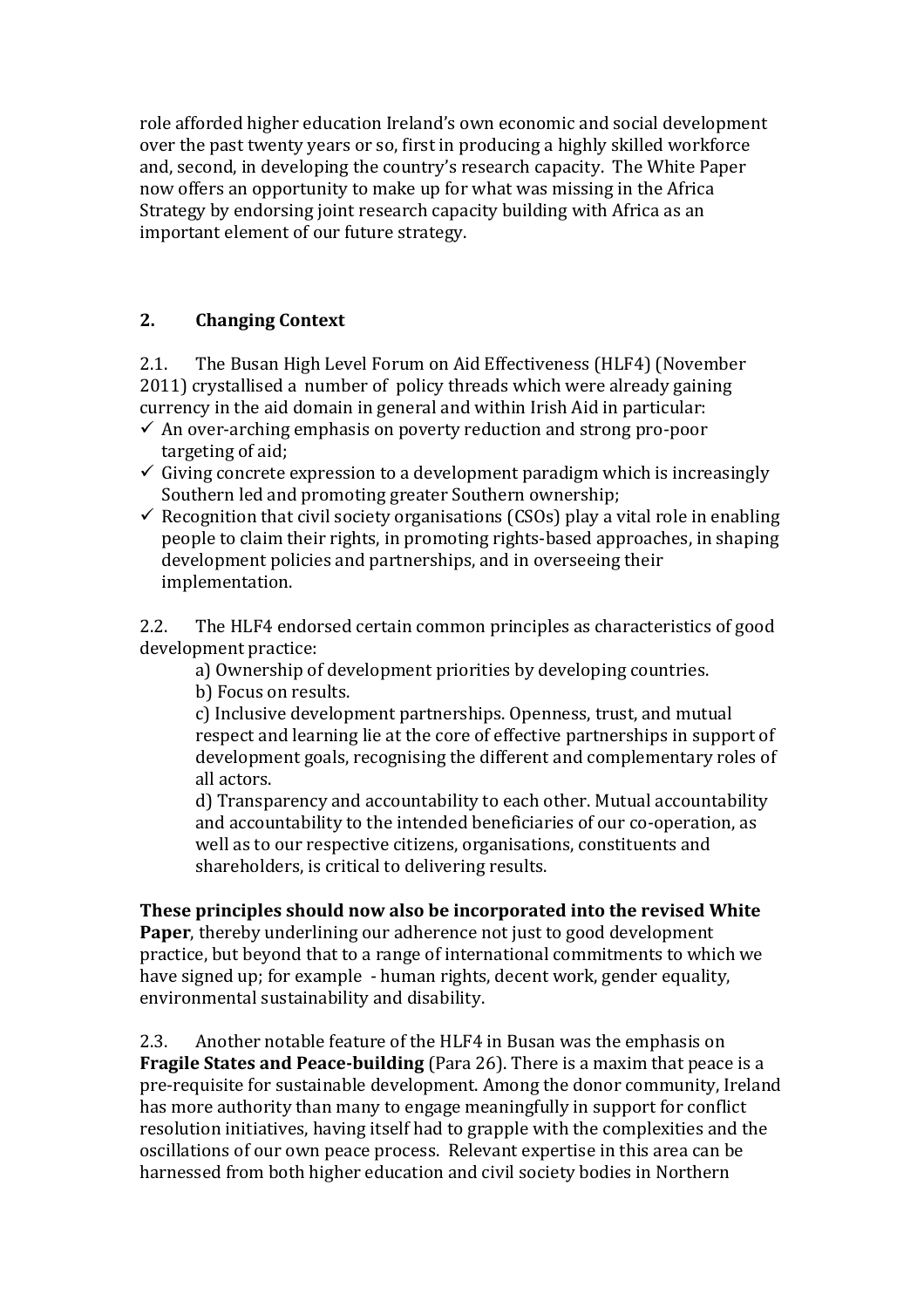Ireland and the Republic. Some valuable work in this area has been done, particularly in Liberia and Timor Leste. However there is clearly scope for much greater and more systematic mainstreaming of conflict resolution theory and practice throughout the Irish Aid programme, which would further enhance its quality and distinctiveness. The downside is that the outcomes are not always tangible, are difficult to quantify, and very susceptible to external and / or unpredictable events. However just because peace and reconciliation pose particular challenges in terms of results based management is insufficient reason not to mainstream them into our development practice and programming.

2.4. As the role of higher education in contributing to poverty reduction is being accorded greater recognition.in international development discourse (noted above), so too should the concept of internationalisation be broadened to include development cooperation activities. We note that this point was indeed included in the September 2010 policy document of the DES *Investing in Global Relationships: Ireland's International Education Strategy 2010–15* (section 3.5.8). Regrettably however it was absent from the Africa Strategy (September 2011). The White Paper offers an excellent opportunity to rectify this omission.

## **3. Key Issues**

3.1. There is need for a broader and more holistic view to be taken by international donor agencies (including Irish Aid) involved in delivery of development assistance programmes to the education sector in the developing world. The established donor practice of arbitrarily segmenting ('targeting') investment into a pre-determined component of the education system of a given beneficiary country fails to maximise the value of such interventions, because it ignores the *entirety* of the system as a whole, and the inter-dependence of its constituent parts / levels. Over the past 20 years, higher education has tended to be undervalued as a key engine for national-level capacity development, policy analysis and advanced skills (see writings of Kenneth King, Damtew Teferra and others). The most obvious example is that effective primary teaching is predicated on effective teacher training capacity – a third level activity.

3.2. Some particular instruments of results-based management, which call for tangible results to be identifiable within very few years) need to be approached with care when it comes to tracking the return on educational investment in general, and on higher education in particular: a longer time scale is needed for the impact to become discernible, and the criteria need to be sufficiently broad to reflect both economic and social benefits of what is after all a 'public good'.

3.3. The 2009 OECD-DAC Peer Review of Irish Aid drew attention to the areas of learning, research and knowledge management. These are essential for continuously improving aid quality and effectiveness:

*" Irish Aid recognises that a more systematic approach to learning and knowledge management is needed….Irish Aid relies on outside sources for specific analytical inputs and research relevant to its policy agenda." (p 51).*